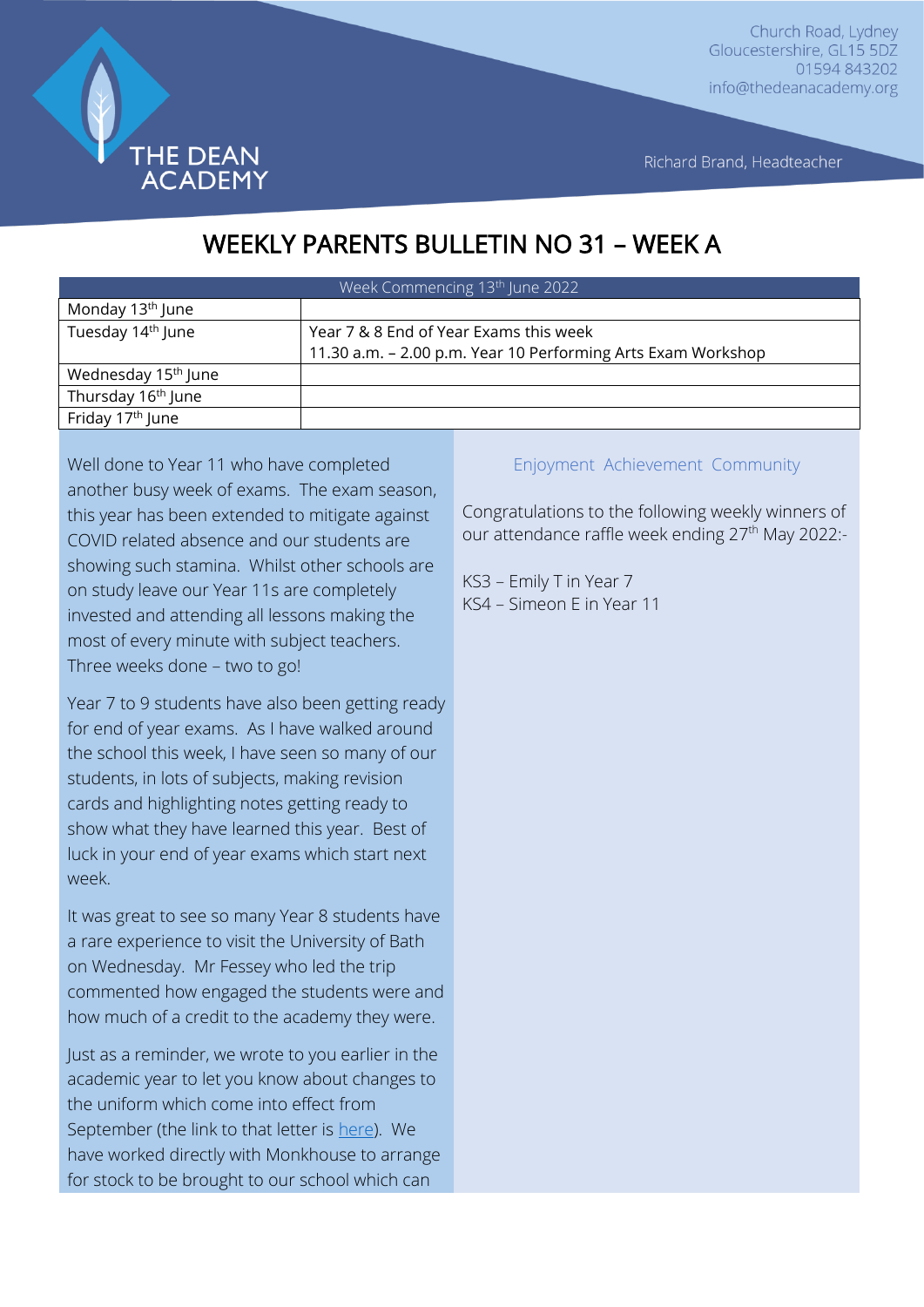

Richard Brand, Headteacher

be tried on and bought directly from us to remove the need to visit the store in Gloucester. Watch out for a letter next week with information on how to book a slot.

**Richard Brand** Headteacher

@thedeanacademyofficial

@thedeanacademyofficial @TheDeanAcademy

 $\overline{\mathbf{y}}$ 

A  $\overline{\textbf{O}}$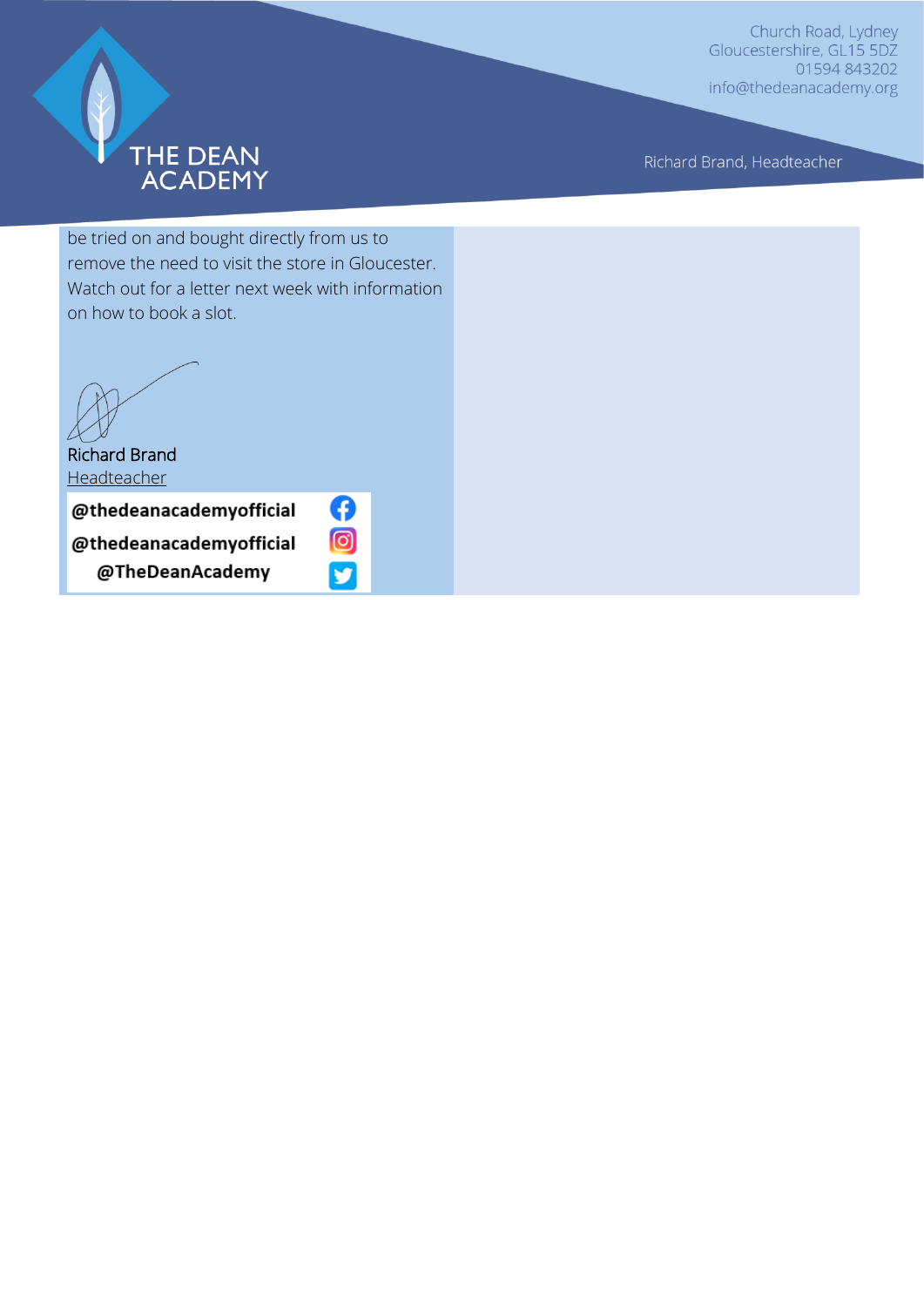

Richard Brand, Headteacher

#### YEAR 8 BATH TRIP

Year 8 enjoyed a visit to the University of Bath on Wednesday. The students were given a tour of the beautiful campus and told about the advantages of higher education. Students were enthusiastic and asked deeply insightful questions to the student ambassadors, and the feedback of the day and university itself was overwhelmingly positive.

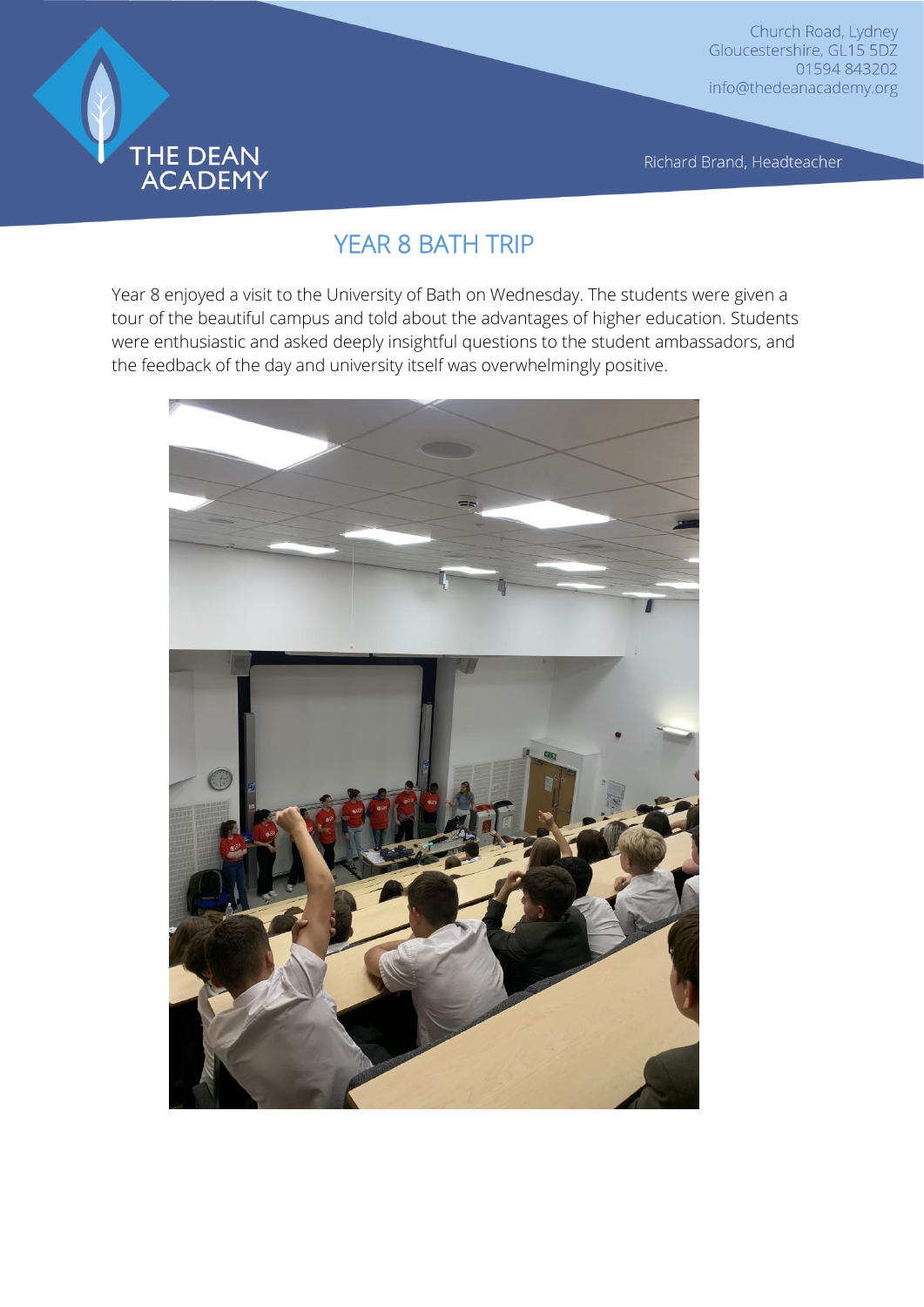

Richard Brand, Headteacher

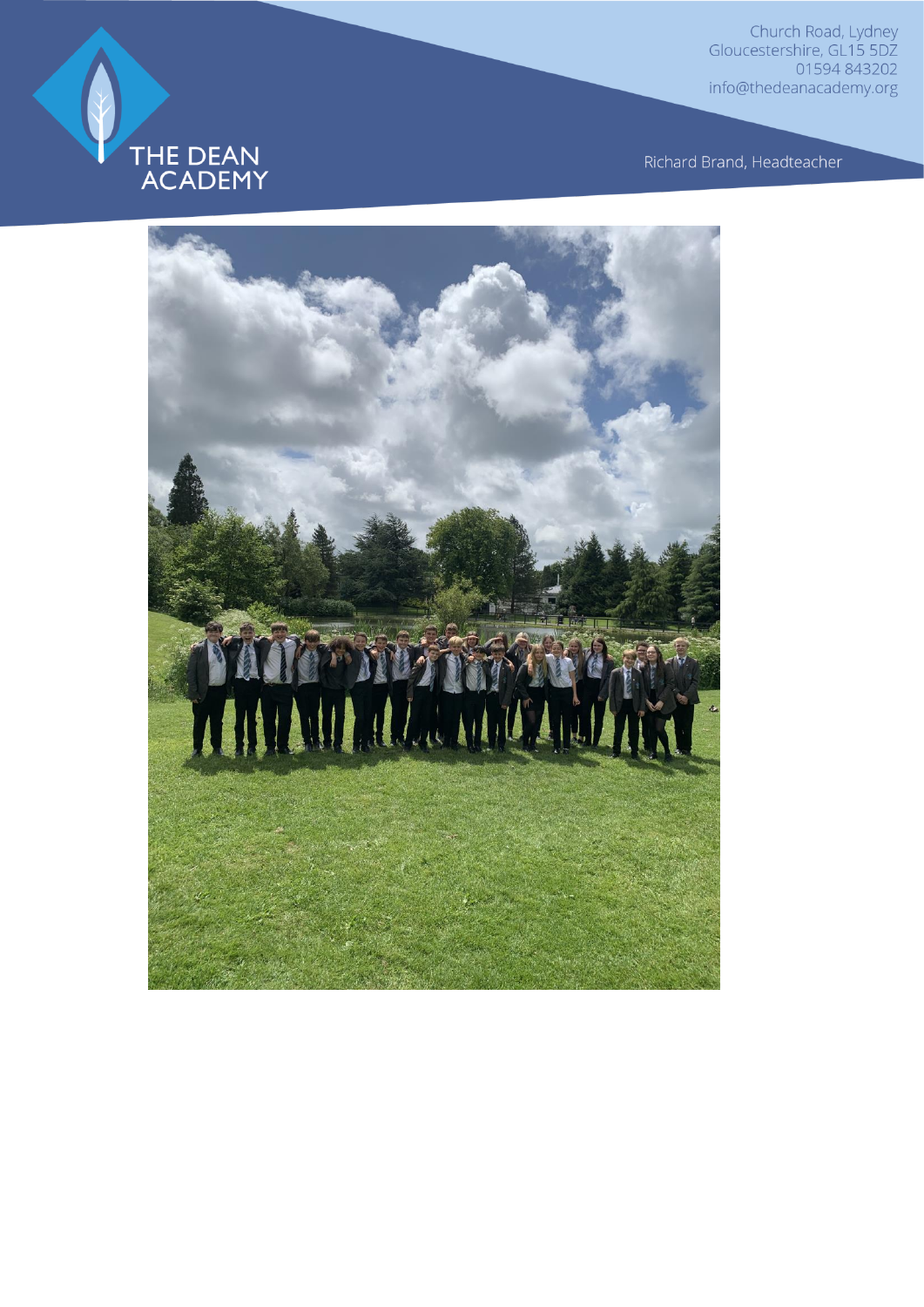

Richard Brand, Headteacher

## BRIGHT SPOTS

## FOOD

Year 10 Hospitality & Catering had a practical revision lesson .After cooking Goujons they completed a hazards sheet based on the preparation and storage of the Goujons (Mrs Sayers)

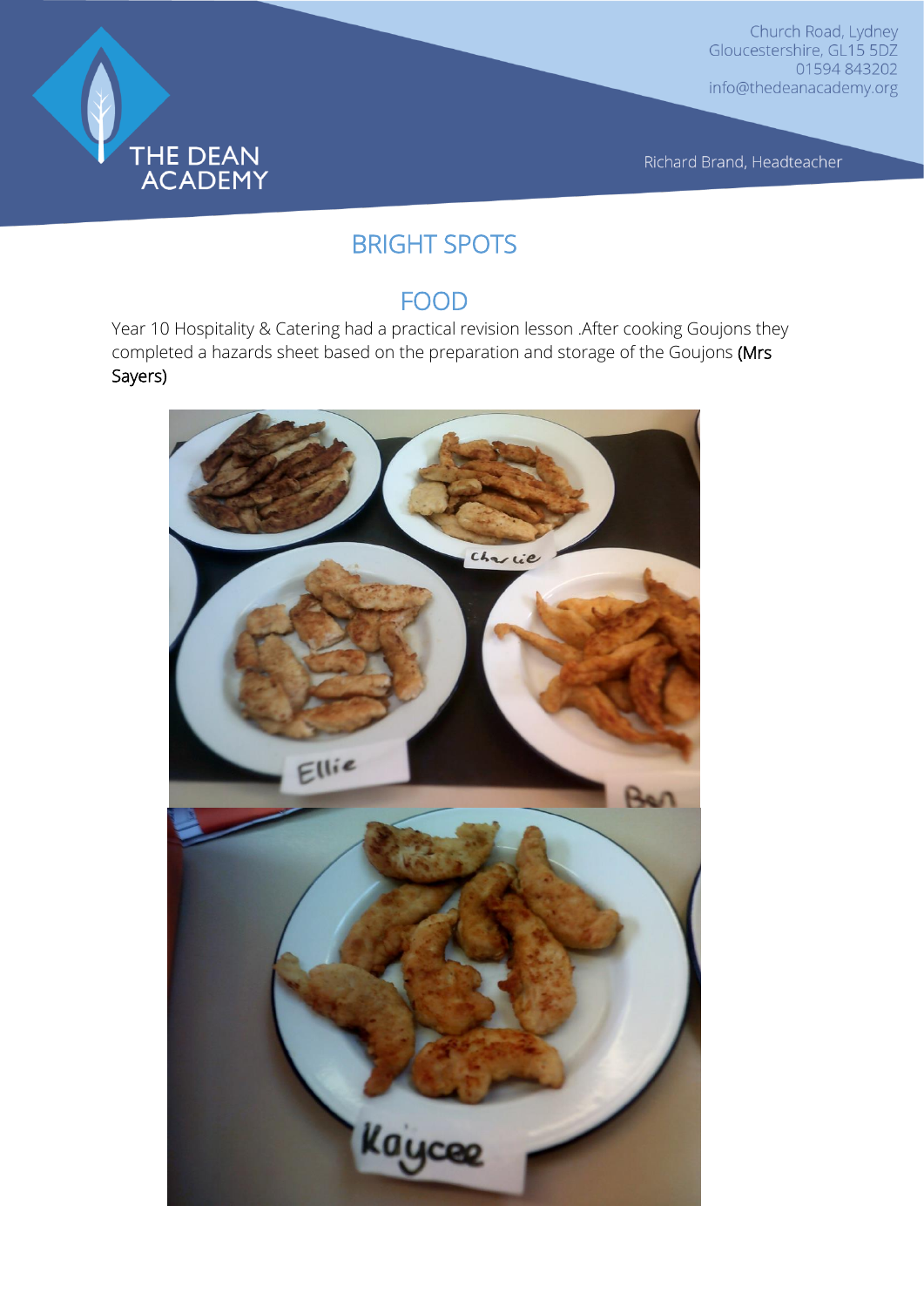

Richard Brand, Headteacher